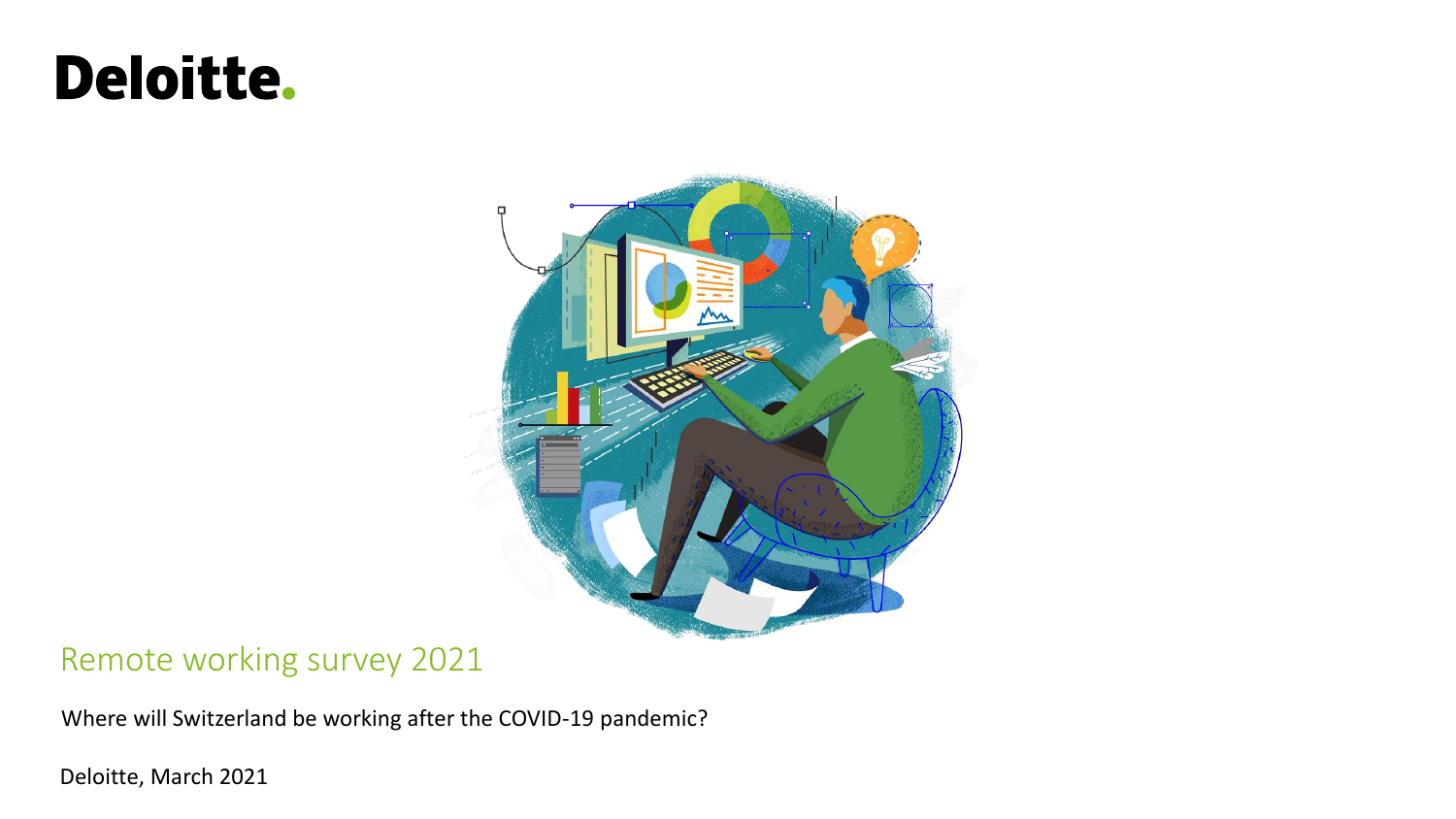### Are you currently working from home due to the Corona crisis?

#### Remote working survey 2021

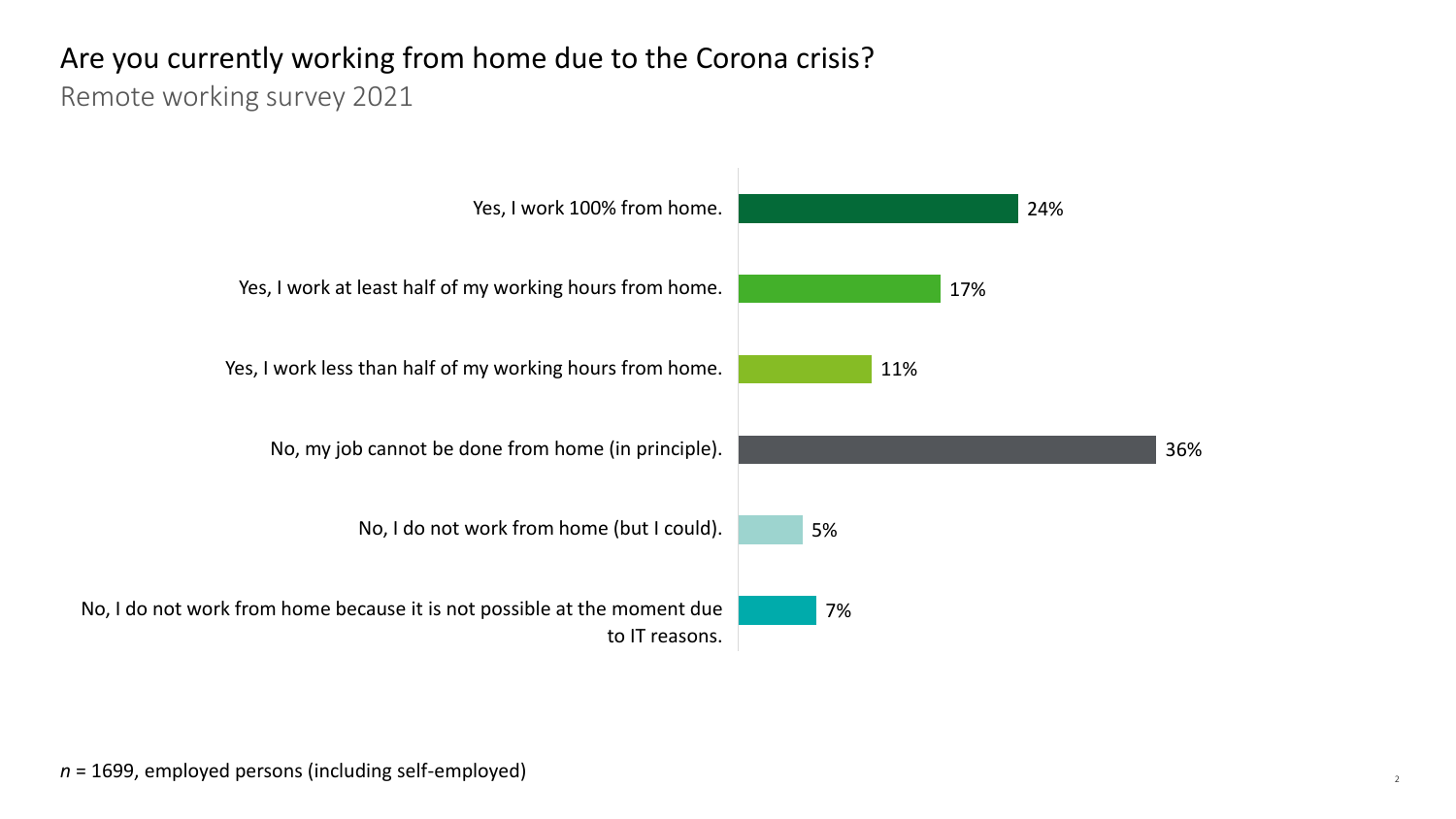### How would you like to work in the future if you had the choice? Remote working survey 2021



- Solely in the office
- Less than half of my working time from home
- At least half of my working time from home
- Solely from home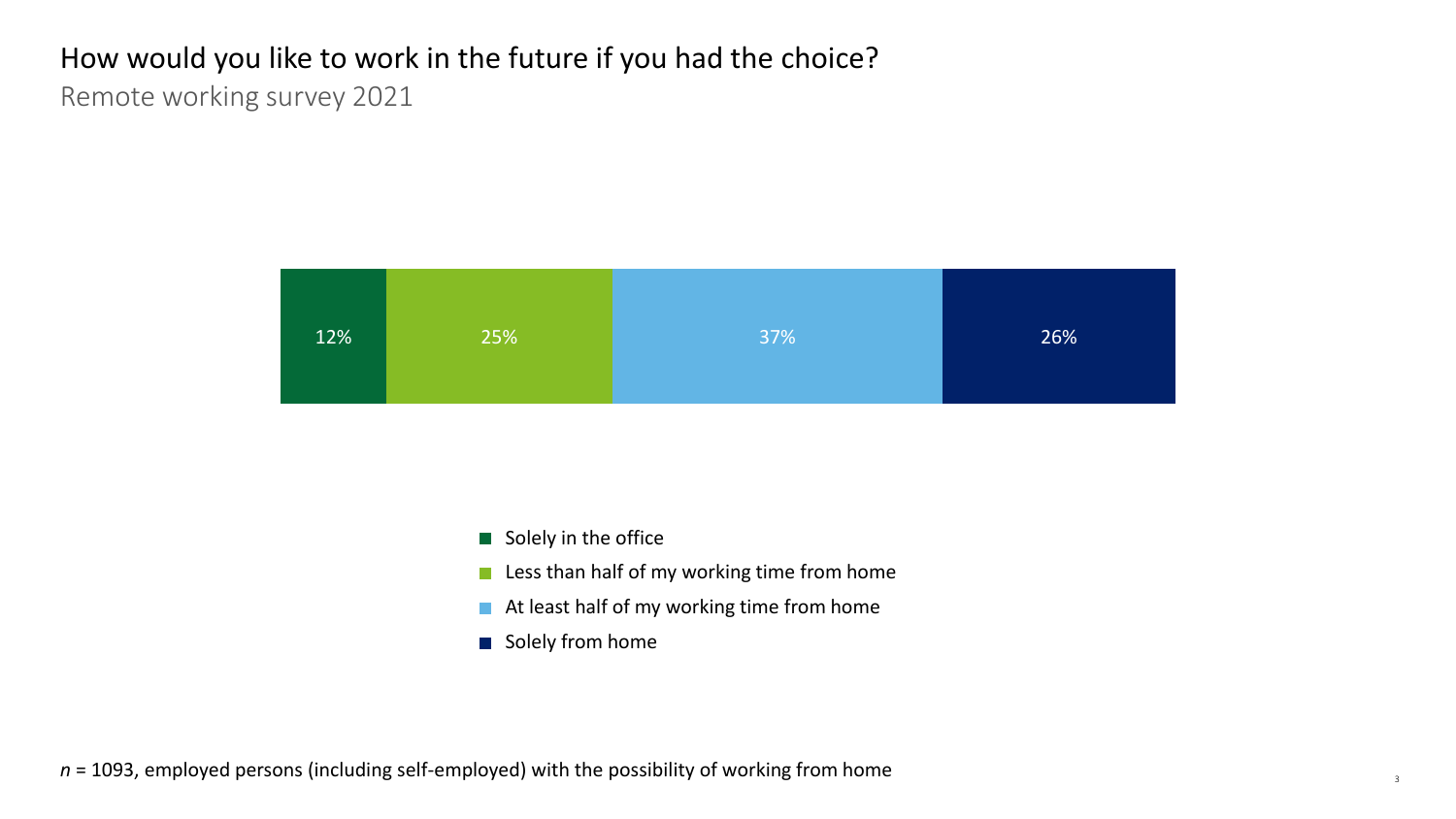## How would you like to work in the future if you had the choice?

Remote working survey 2021



*n* = 1093, employed persons (including self-employed) with the possibility of working from home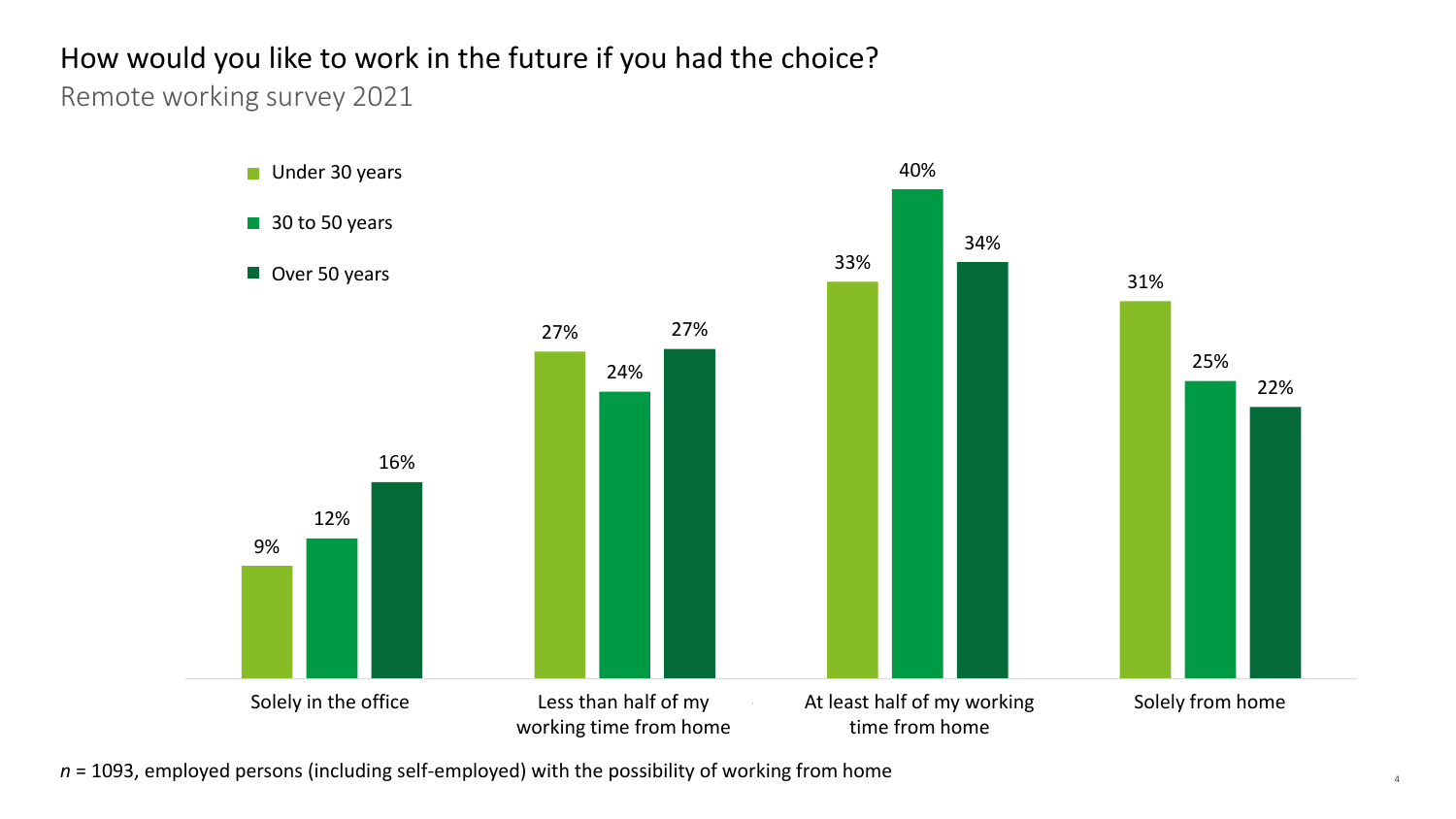What was your employer's attitude towards remote working before the current requirement to work from home?

Remote working survey 2021



*n* = 869, employed persons (excluding self-employed) with the possibility of working from home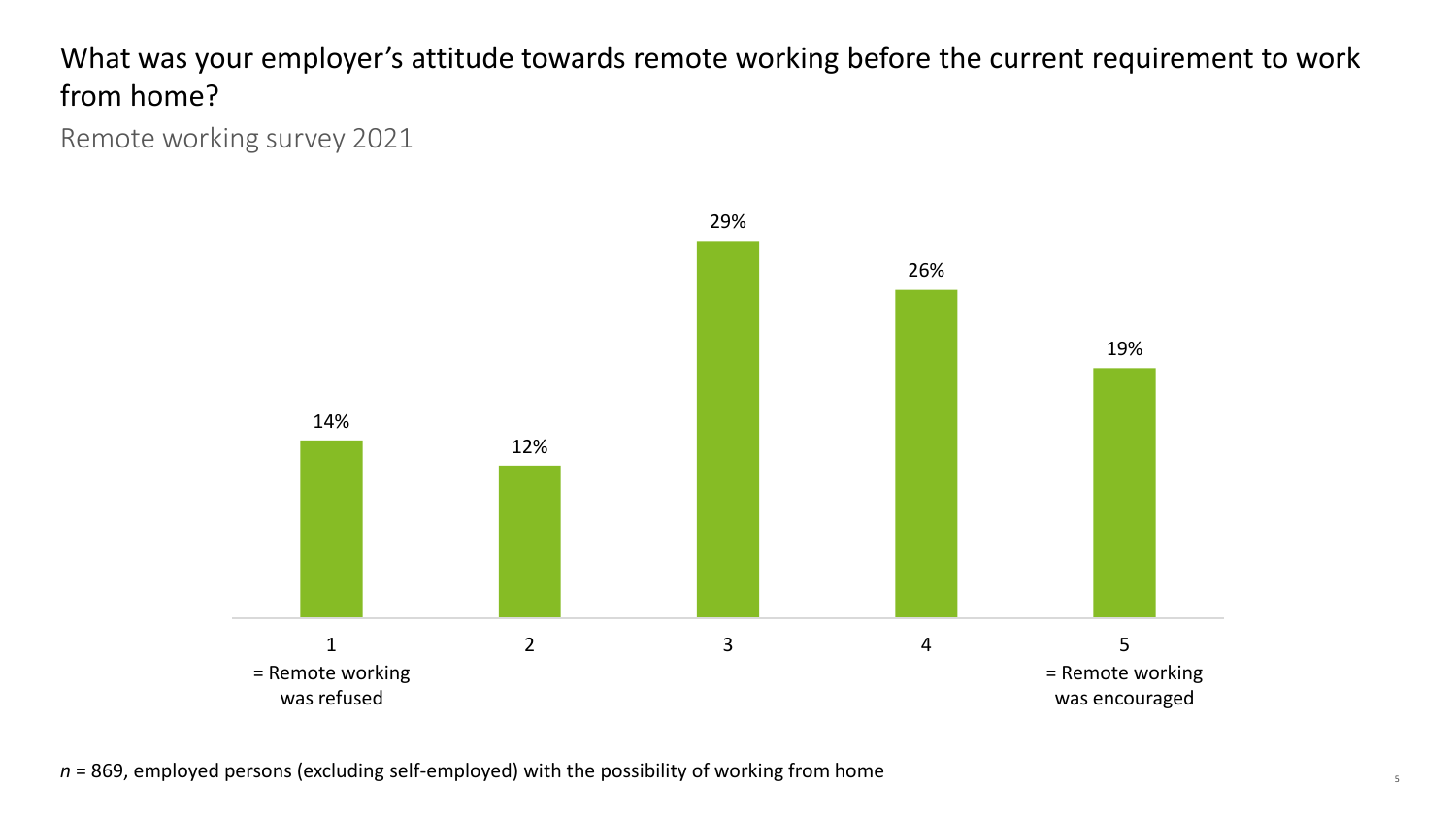### What are the major challenges you currently face when working from home? Please select up to three answers.

### Remote working survey 2021



Ich habe keinen geeigneten Raum/kein geeignetes Büro, um I do not have a suitable room/office to work from home Virtual/digital leadership of employees  $\frac{1}{2}$ I am concerned about cyber and data security I do not like working from home I lack the knowledge and ability to work virtually My work processes can only be done from home to a limited extent.

*n* = 889, employed persons (including self-employed) currently working from home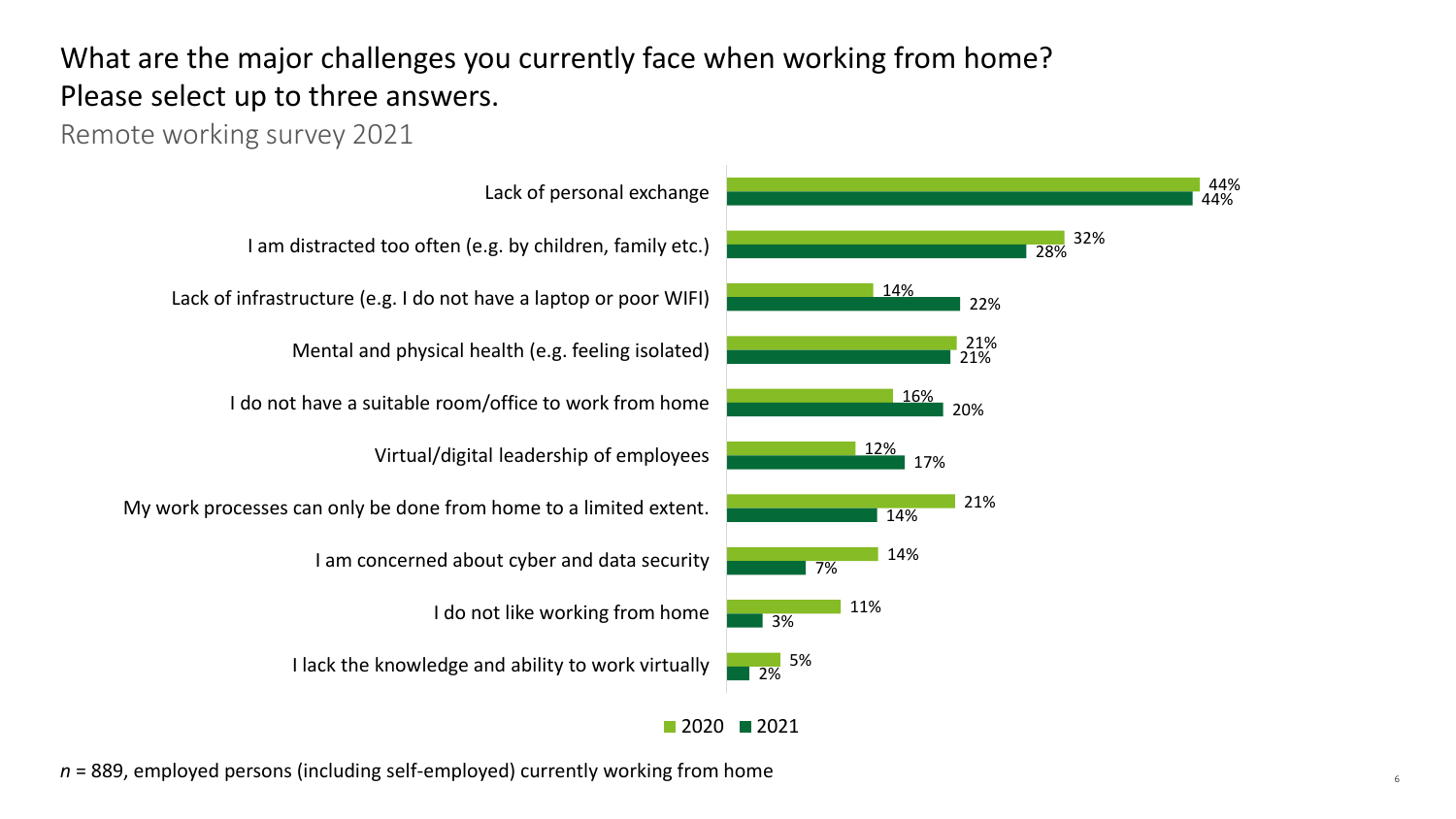### How productive do you think you currently are when working from home? Remote working survey 2021



 $2020$  2021

*n* = 863, employed persons (including self-employed) currently working from home